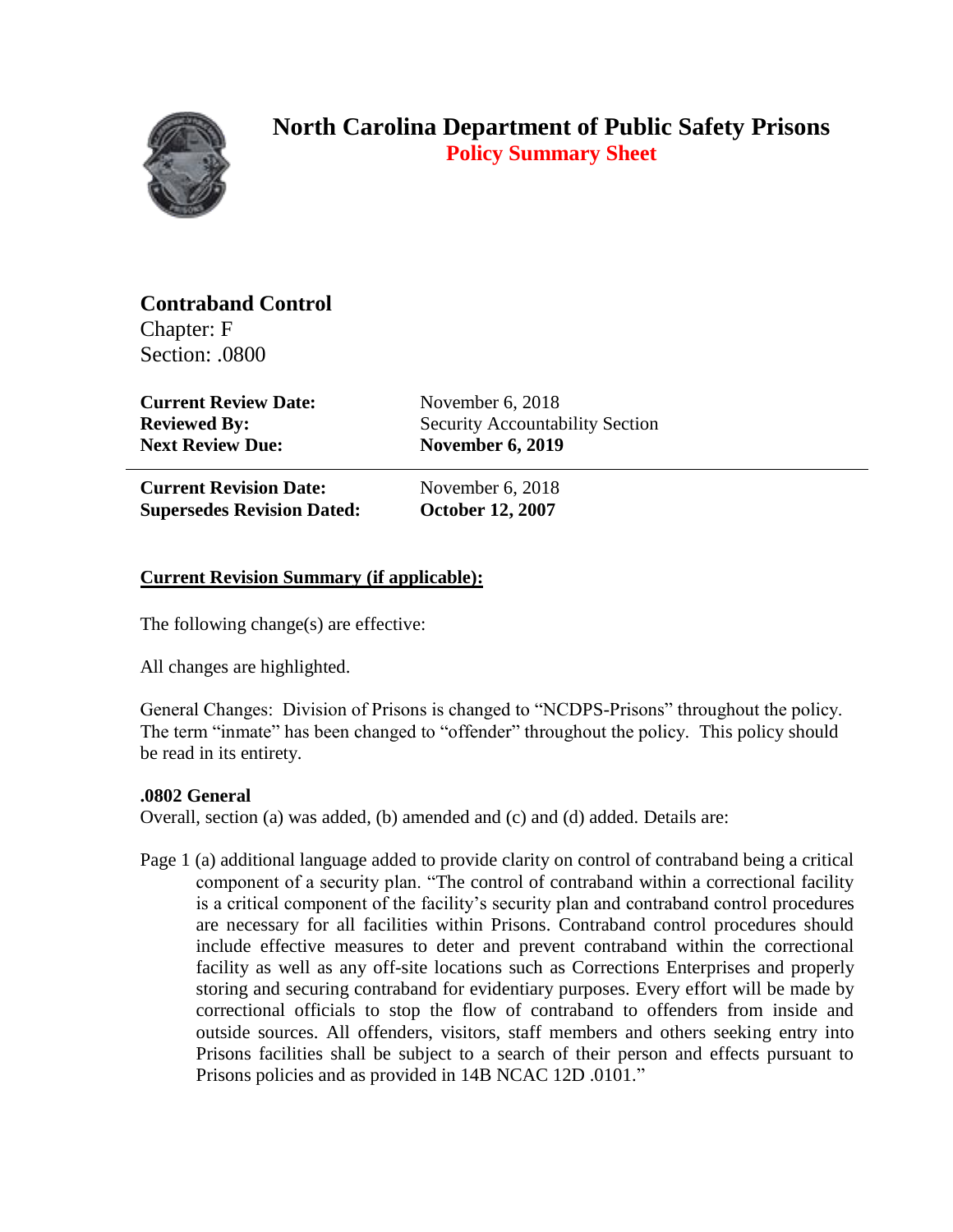- Page 1 (b) additional language added to definition of contraband, "…any material or publication disapproved pursuant to Policy and Procedure Chapter D Section .0190 (f), Publications Received/Possessed by Offenders;" and "…or Publications Received/Possessed by Offenders policy…"
- Pages 1-2 (c) Language added noting facility head responsibilities: "The facility head must have a written memorandum in place for evidence management and assign a staff member(s) responsibility for evidence management, identifying them by name or title. The contraband/evidence storage area shall be limited to authorized personnel only. All persons entering the evidence storage area shall log their name, date, evidence number and reason for entry. Facility procedures must be reviewed annually to assure compliance with current policy of the NCDPS-Prisons."
- Page 2 (d) new information provided which reads, "All facilities shall maintain readily accessible and properly identifiable storage container(s) and equipment suitable for the collection and preservation of physical evidence, biological evidence and contraband. All facilities shall have paper bags available for the collection and storage of clothing items to preserve evidence for DNA testing purposes."

#### **.0803 Controlled Substances**

(a) Page 2 (a) additional language added for clarity, "…and other federal and state controlled substance laws." "A qualified pharmacist shall dispense medications and controlled substances as approved by the facility health care providers. Controlled substances shall be prescribed, stored, documented, tracked, and destroyed pursuant to Division of Prisons Health Services Policy and Procedure Manual, Policy TX II-12. Policy TX II-12 contains further instructions regarding the management of controlled substances and other medications."

#### **.0804 Hazardous Chemicals and Materials – new section added to policy**

Pages 2-3 previous policy reorganized for clarity purposes. This portion includes information from prior .0803 Controlled Substance. New information includes (a) "Pursuant to Prisons Policy and Procedure Chapter F Section .3600, Hazardous Chemical Control and Management,..." and "Offenders and staff who will use hazardous chemicals or materials should be orientated by knowledgeable supervisory staff and safe work practices should be stressed at all times. All materials designated as "Hazardous," "Dangerous," or "Flammable" may be used by offenders only under direct staff supervision…" "All correctional staff, including correctional enterprise personnel, shall handle hazardous chemicals according to the provisions of Policy and Procedure Chapter F Section .3600 Hazardous Chemical Control & Management. Sharps containers shall be strategically located in areas of use for the storage and/or disposal of sharps and contraband sharps requiring secure safe storage. Containers should not be more than three-quarters  $(3/4)$  full at any time and shall not exceed the "full" mark on the container. Sharps containers should be stored in a secure, locked location under the control of correctional staff and not accessible to offenders."

#### **.0805 Tools & Hobby Craft Materials-new section added to policy**